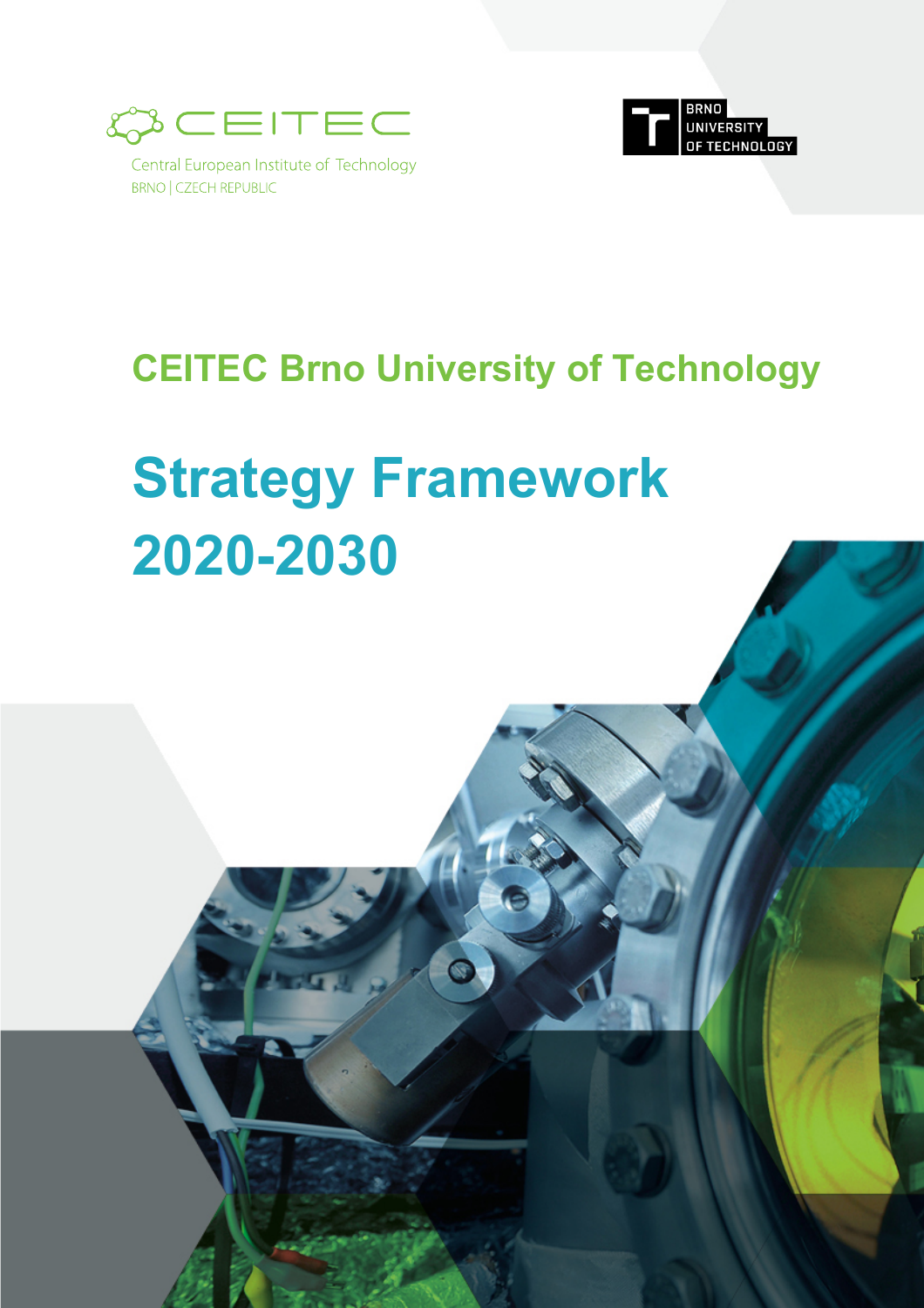#### **Content**

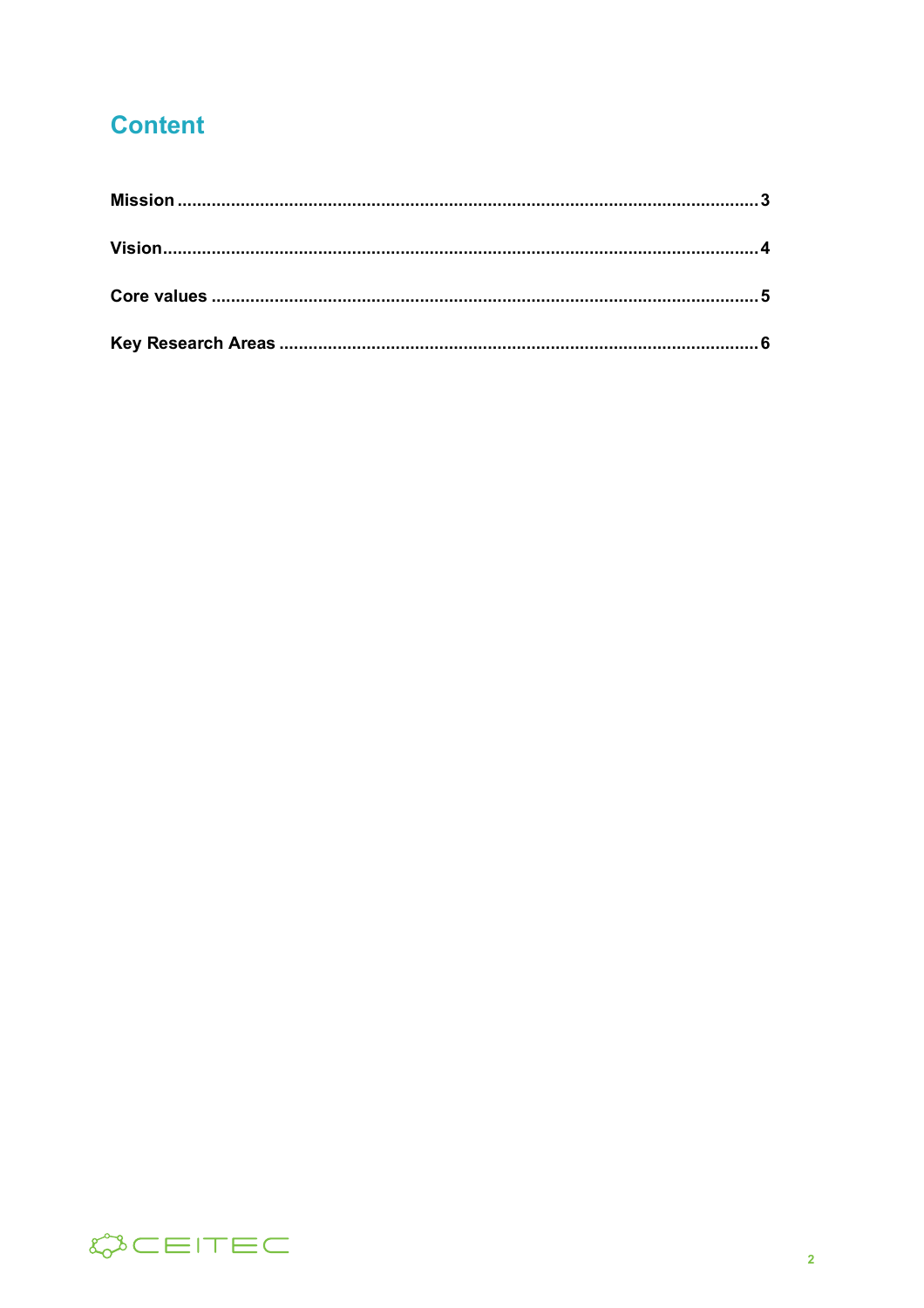#### **1. MISSION**

The mission of CEITEC BUT is to seek truth, advance knowledge and educate in the scientific fields of life sciences, advanced materials and technologies that will best serve the society in the 21st century.

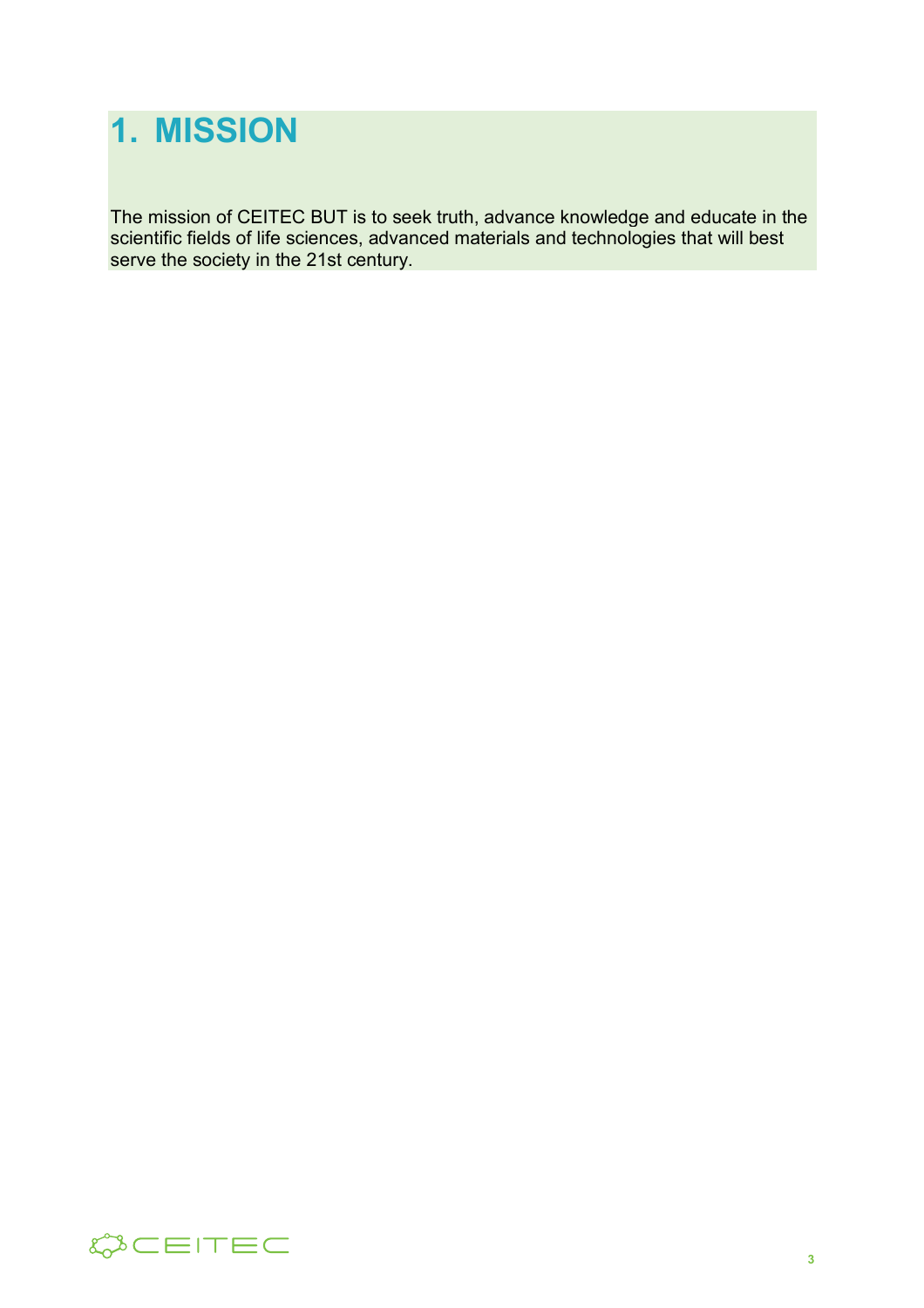#### **2. VISION**

Our aim is for CEITEC BUT to be a leading European research institute that performs cutting-edge research and drives key innovations, utilising the knowledge and experience of its top-level scientists and state-of-the-art and open-access research infrastructure. CEITEC BUT strives to partner with elite, international enterprises, both private and public, and for the results to be recognized worldwide. Studying and working at CEITEC BUT is a prestigious position, and should be fulfilling for every scientist and employee within the organisation.

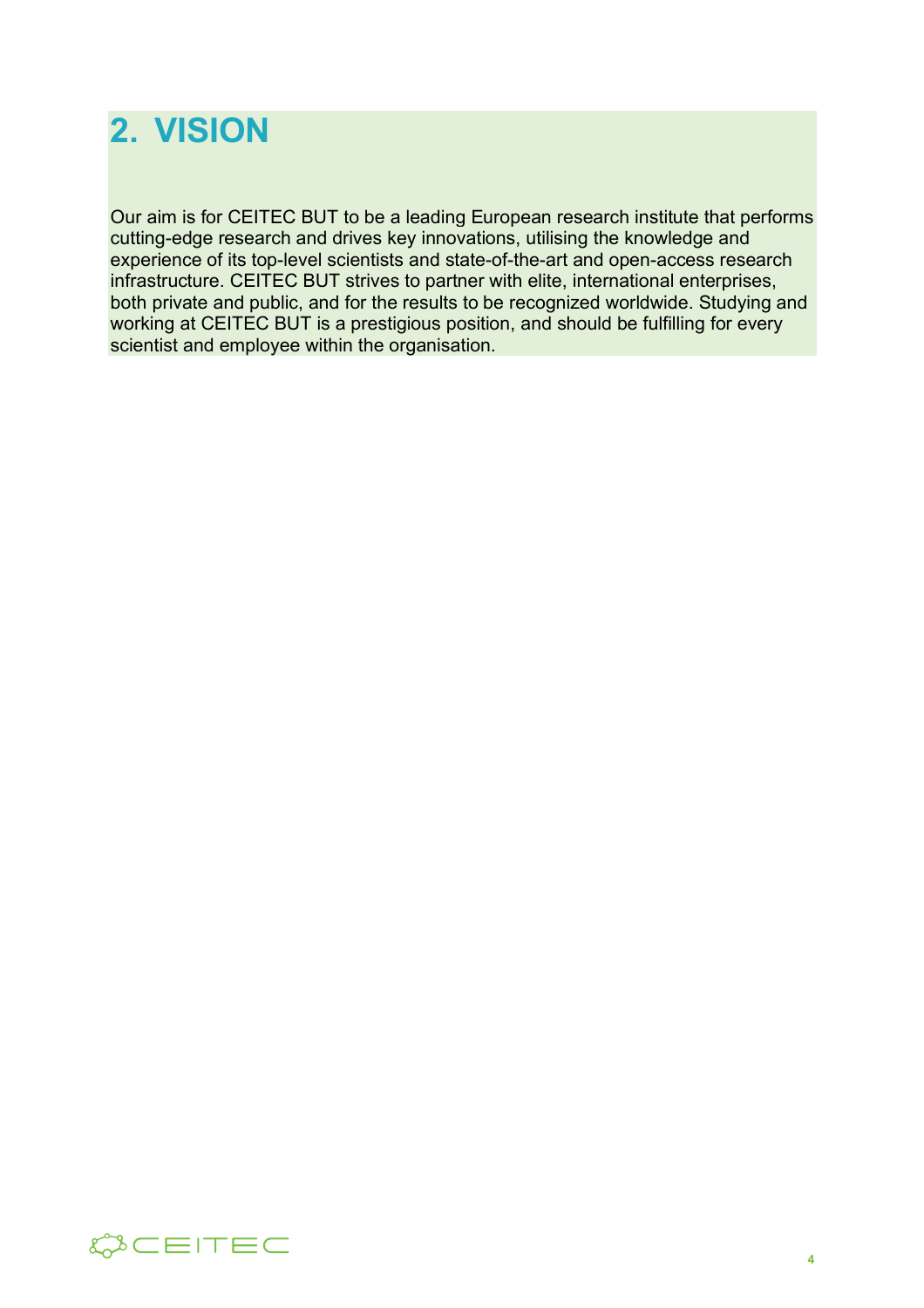#### **3. CORE VALUES**

- Autonomous research groups
- Scientific excellence evidenced by international evaluation of scientific performance (ISAB) and internal score system
- Open-access, state-of-the-art research facilities
- Ethical practices rules of good scientific and working practice
- Excellent international PhD school
- Fulfilling working environment with fair rules HR Award
- Strong support of young scientist careers "career hub"
- Strong innovation support "innovation hub"